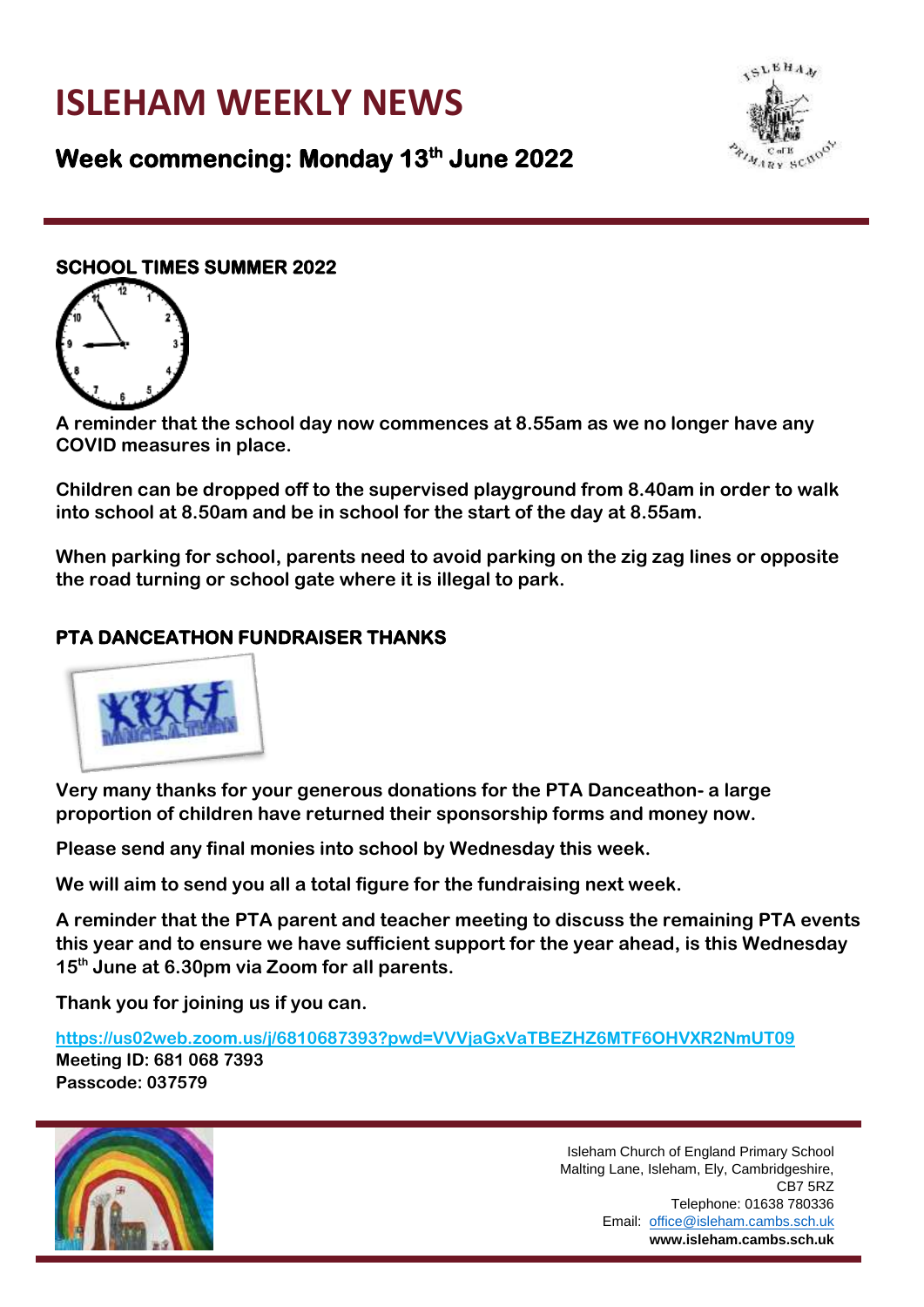# **CLUBS**

**Our after-school clubs have restarted with the exception of Girls' sports, and Mindfulness. Please see the complete list below.**

|                                  | <b>Monday</b> | <b>Tuesday</b>                                                                                                                                                                                                                      | Wednesday | <b>Thursday</b>                                                                                                                                        | <b>Friday</b> |
|----------------------------------|---------------|-------------------------------------------------------------------------------------------------------------------------------------------------------------------------------------------------------------------------------------|-----------|--------------------------------------------------------------------------------------------------------------------------------------------------------|---------------|
| <b>Before school</b><br>from 8am |               | <b>Origami Club for Yr</b><br>1-6 with Miss<br><b>Simmons</b>                                                                                                                                                                       |           |                                                                                                                                                        |               |
| <b>After school</b><br>until 4pm |               | <b>Dance Club for Yr</b><br>3-6 with Premier<br><b>Sport</b><br><b>Cricket club for Yr</b><br>4-6 with Mr Tull<br><b>Construction Club</b><br>for all ages with Ms<br><b>Sassoli</b><br>Story Club for Yr R-<br>2 with Miss Stanley |           | Sport Club for Yr 3-<br><b>6 with Premier</b><br><b>Sport</b><br><b>Rollerskating Club</b><br>for YrR-2 with Mrs<br><b>Skillern and Mrs</b><br>Deacon* |               |

**Mr Tull's cricket club for Years 4, 5 & 6, and Ms Sassoli's construction club for all agegroups are new this half term. Please email [office@isleham.cambs.sch.uk](mailto:office@isleham.cambs.sch.uk) if your child would like to attend either of these new clubs.**

## **PLEASE NOTE THERE WILL BE NO ROLLER SKATING CLUB THIS WEEK**





#### **Well done Year 5 for your informative assembly on Friday last week.**

**This week, it is the turn of Year 6 to present their class assembly on Friday morning Friday 17th June- Class assembly- Year 6- 9.10am Friday 24th June- Class assembly- Year 4- 9.10am**

#### **ASSEMBLIES THIS WEEK**

**Our assemblies this week will continue on the theme of 'Respect'- valuing differences.**



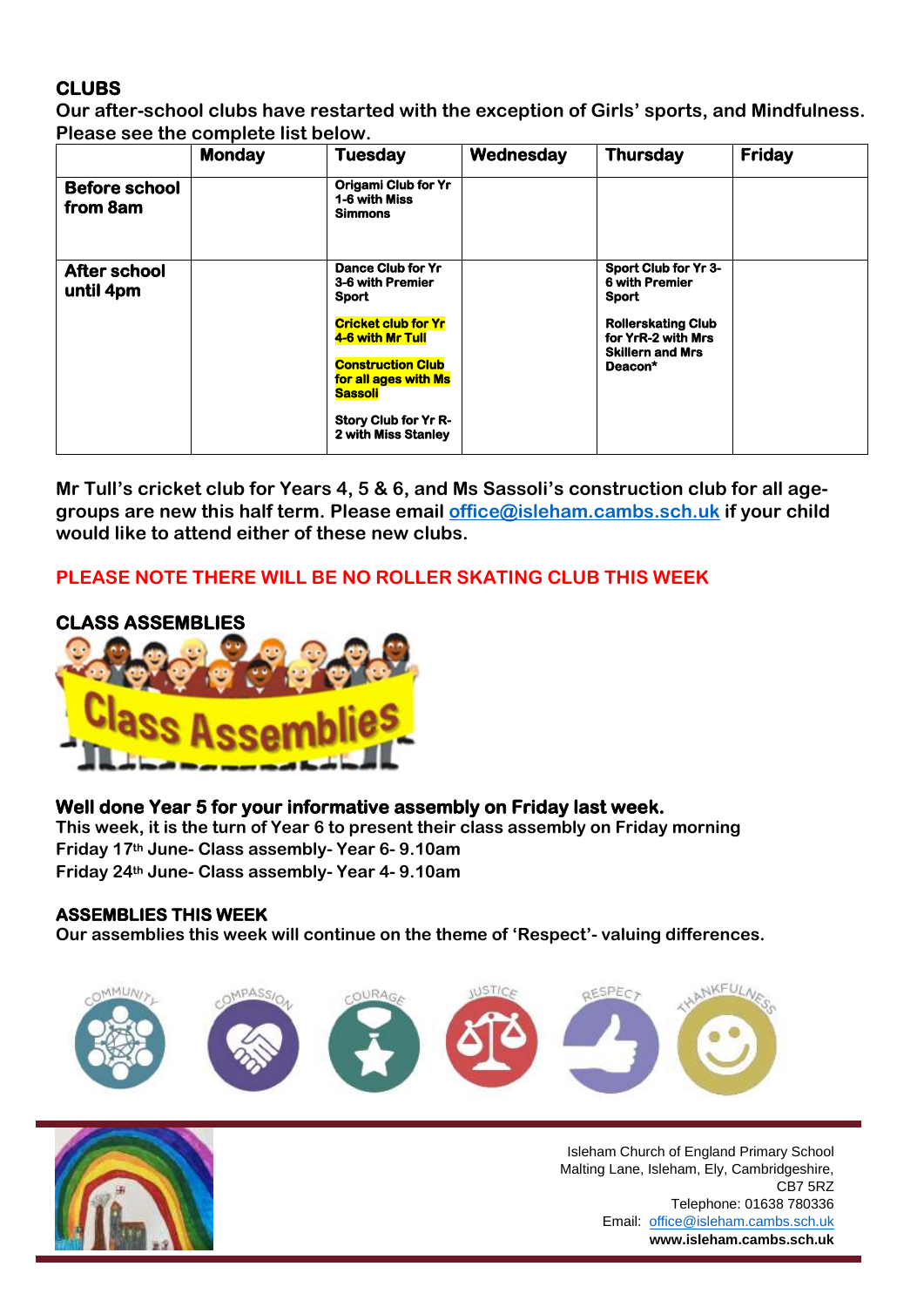# **BAG2SCHOOL CLOTHES COLLECTION- COMING UP ON TUESDAY 14TH JUNE**



**Our Bag2School collection will take place this Tuesday at 9am. Please bag up and bring in any unwanted clean or new clothing and accessories. The school will receive funds for the weight of the items collected. THANK YOU**

#### **MORE SPORTING SUCCESS FOR ISLEHAM PRIMARY**



**Well done to the Year 3 and 4 children who took part in the Quad Kids' East Cambridgeshire schools' athletics competition on Friday morning. In the small schools' category, the Year 4 team received silver and the Year 3 gained gold, achieving 4th and 8th places overall. What fantastic success for them all, and a really fun competition to be part of!**

#### **SWIMMING**

**Please note that unfortunately if your child has experienced sickness or diarrhoea in the past 2 weeks, he or she will NOT be able to swim in a public pool or our school pool. This will help to avoid spreading the infection to other people.** Other swimmers can become infected by swallowing a very small amount of pool water if those who have a stomach upset swim too soon. Thank you for supporting us by making your child aware of this in advance of their swim day.

#### **LOST PROPERTY**

**Lost property is piling up in the school office again. Please NAME all items of uniform, and come to look for any missing items straightaway if they don't make it home. We will put the items out this week for you to reclaim if you recognise them.** 

**Thank you for your support in checking all items your child brings to school are named.** 

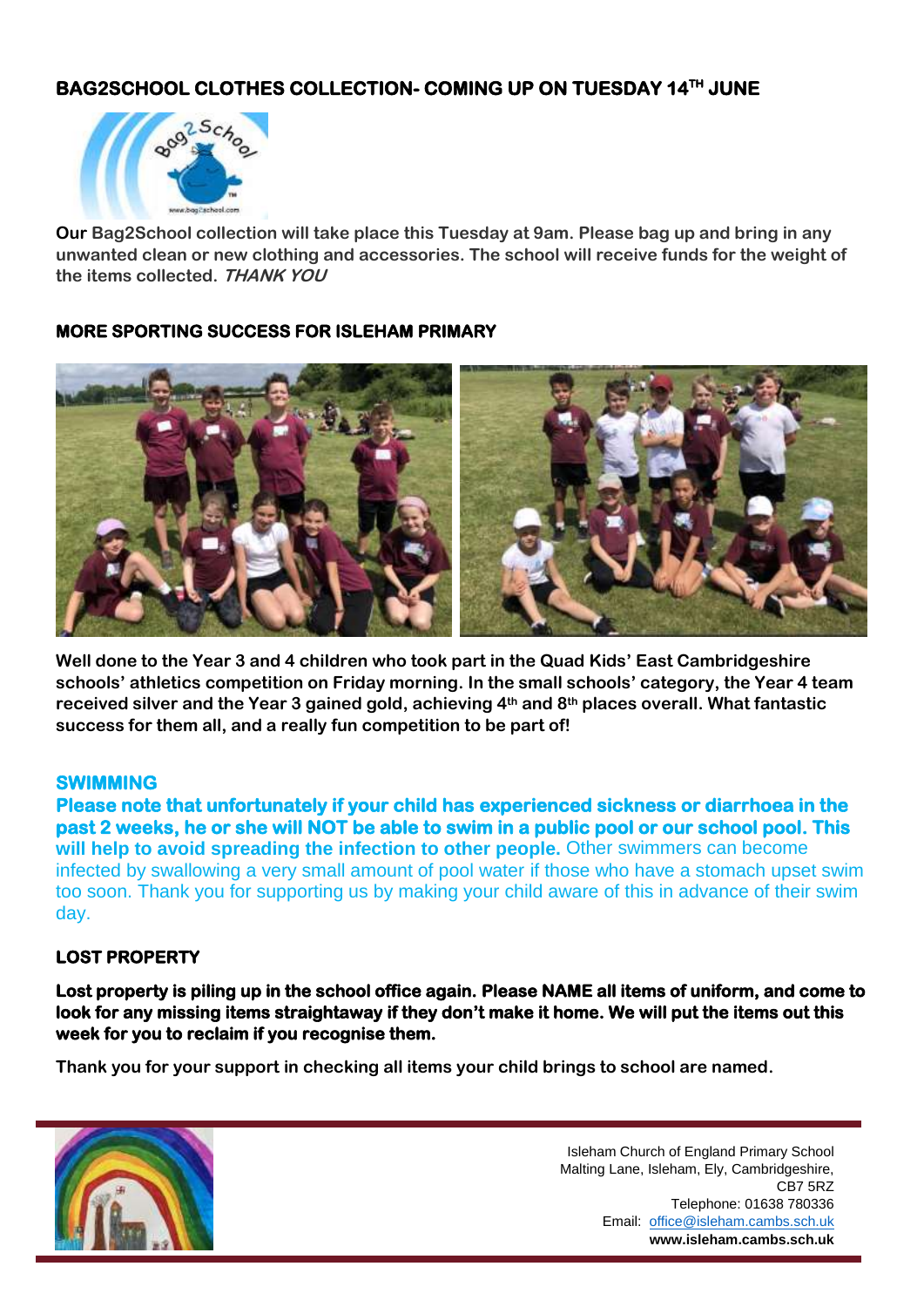#### **SPORTS DAY- 22nd JUNE 2022 ADVANCE NOTICE OF TIMINGS & ARRANGEMENTS**

**We are looking really forward to welcoming parents back into school on 22nd June for our sports day events. The house teams from each class group will be competing on the tracks on the field for the coveted house cup, before the whole class and house races, and the parents' races.**

**Please see the plan below for a guide to where your child will be competing:-**



**Spectators will need to please sit or stand outside the perimeter line near the fence closest to their child's track.**

**For the house and class races, spectators will move to sit or stand on track c.**

| <b>Key Stage 2</b> |  |  |
|--------------------|--|--|
| Track a-Year 3     |  |  |
| Track b-Year 4     |  |  |
| Track c-Year 5     |  |  |
| Track d-Year 6     |  |  |
|                    |  |  |

#### **Timings are listed below:- Key Stage 1 and Reception Timings**

- **10.15am- Parent spectators arrive**
- **10.30am-11.10am- class races on tracks**
- **11.10am-11.20am- move to track c/ centre of field for parent and house races**
- **11.25am-11.45am- parent, year group and house races**
- **12pm-1.00pm- picnic lunch- parents may join on field**

#### **Key Stage 2 Timings**

**12pm-1.00pm- picnic lunch- parents may join on field** 

- **1.00pm- Parent spectators arrive**
- **1.15pm-2.00pm- class races**
- **2.00pm-2.10pm- move to track c/ centre of field.**
- **2.15pm-2.45pm- parent and house races**

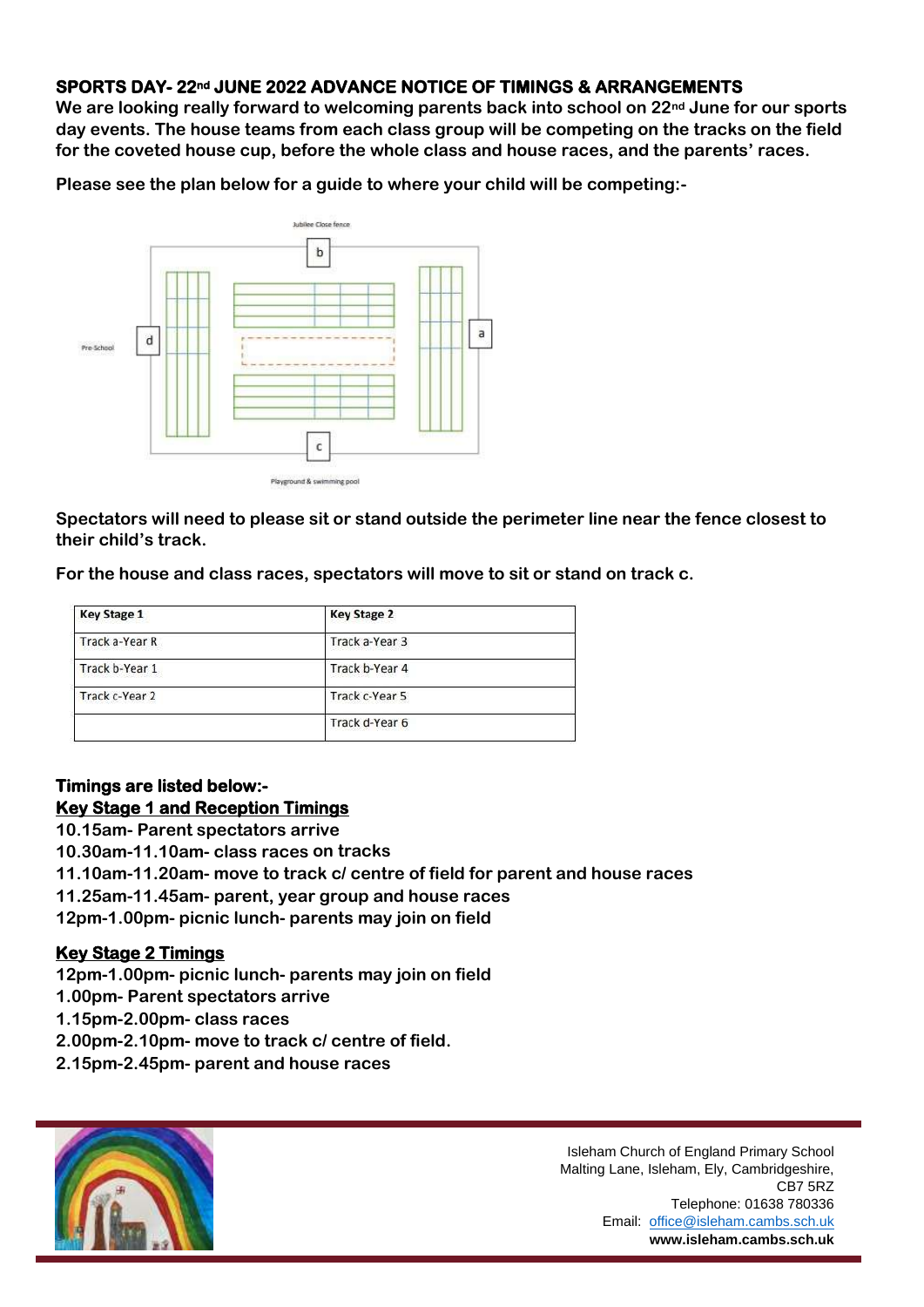**PTA PET DAY- 1st JULY & ISLEHAM GALA PET PARADE- 2nd JULY- A copy of this form will be sent home to all families today** 



**On 1st July, we will be enjoying a pet-themed day in school, in advance of the Isleham Gala on Saturday 2nd July. This event is being organised by the Year 6 House Captains and School Council. We will be welcoming some pets to school, and carrying out some art tasks as well as inviting the children to dress up in animal costumes, or in clothing with an animal picture or motif/ animal mask.**

**The children will be creating art work during the day on the 1st July, but are also invited to take and bring in photos of their pets or favourite animals for the Pet Day or draw picture which can be included in a display at the Isleham Gala on the 2nd July. Please either send photos to the school for printing or print A4 size for display. Images drawn of pets should also be A4 size.**

**In advance of the Pet Day, we will require information from families about any known allergies or phobias in relation to the creatures visiting us, and also permission for children to take part in the Isleham Gala parade if they would like to. (For the parade, children are invited to wear their animal costume/ mask and join us for the late morning parade. Further details will be sent to families whose children wish to take part and who have returned the slip below.) There will be a petthemed raffle on the 1st July in school- tickets can be purchased throughout the week of the 27th June at the start and end of the school day.**

**For your information, we have the following pets making a visit to school on 1.7.22:- Dogs, a chicken, rabbits, a snake, rats, a Giant African millipede & stick insects** 

**\_\_\_\_\_\_\_\_\_\_\_\_\_\_\_\_\_\_\_\_\_\_\_\_\_\_\_\_\_\_\_\_\_\_\_\_\_\_\_\_\_\_\_\_\_\_\_\_\_\_\_\_\_\_\_\_\_\_\_\_\_\_\_\_\_\_\_\_\_\_\_\_\_\_\_\_\_\_\_\_\_\_\_\_\_\_\_\_\_\_\_\_**

**\_\_\_\_\_\_\_\_\_\_\_\_\_\_\_\_\_\_\_\_\_\_\_\_\_\_\_\_\_\_\_\_\_\_\_\_\_\_\_\_\_\_\_\_\_\_\_\_\_\_\_\_\_\_\_\_\_\_\_\_\_\_\_\_\_\_\_\_\_\_\_\_\_\_\_\_\_\_\_\_\_\_\_\_\_\_\_\_\_\_\_\_**

**THANK YOU**

#### **REPLY SLIP- PET DAY FRIDAY 1.7.22 & ISLEHAM GALA PET PARADE 2.7.22**

**Name of child**   $\blacksquare$ 

**Any known allergies/ fear/ phobias relating to animals**

**Please tick if you are happy for your child to be near/ look at any of the creatures listed to visit school**

**Please tick if you are happy for your child to hold any of the creatures listed to visit school (-if they wish to, and if this is appropriate for the individual creature)**

**Please tick if your child would like to take part in the Isleham Gala 'Pet' Parade on 2.7.22** 

**Please tick if your child would like to submit a pet photograph for the Isleham Gala gallery display (-please send in any contributions by Friday 24th June)**

Parent/ Guardian signature **Latitude 2018**